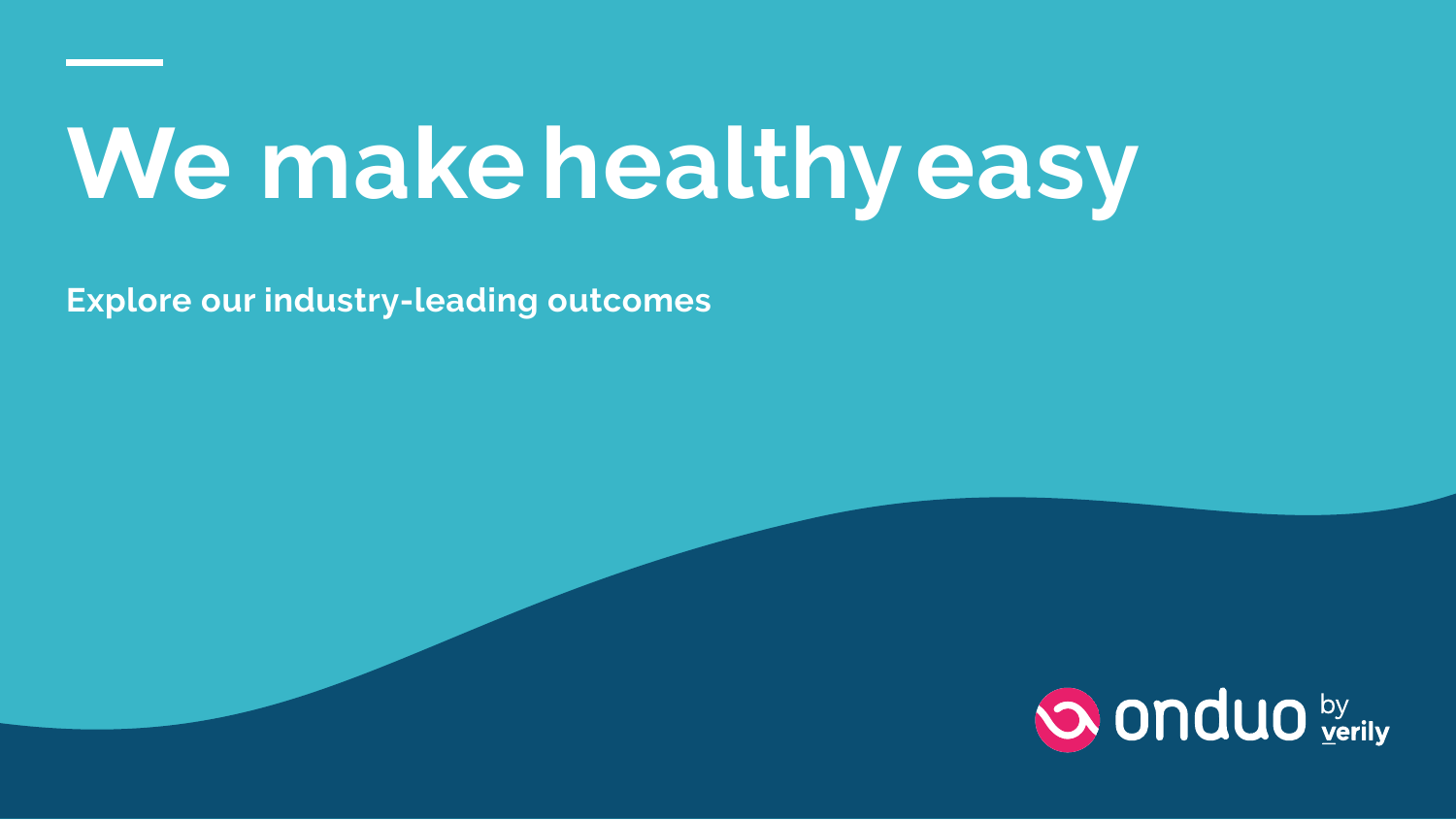#### **Innovative whole-person care**

At Onduo, we make "healthy" easy with our next-generation, customized approach to chronic condition management.

Our **virtual care model**, centered around the **Onduo app**, offers individualized learning paths; **health coaching** based on goals; **connected sensing devices** like blood glucose meters (BGMs) and continuous glucose monitors (CGMs); **in-app telemedicine visits**; and more.

And each journey is personalized to provide your employees the care they need when they need it.

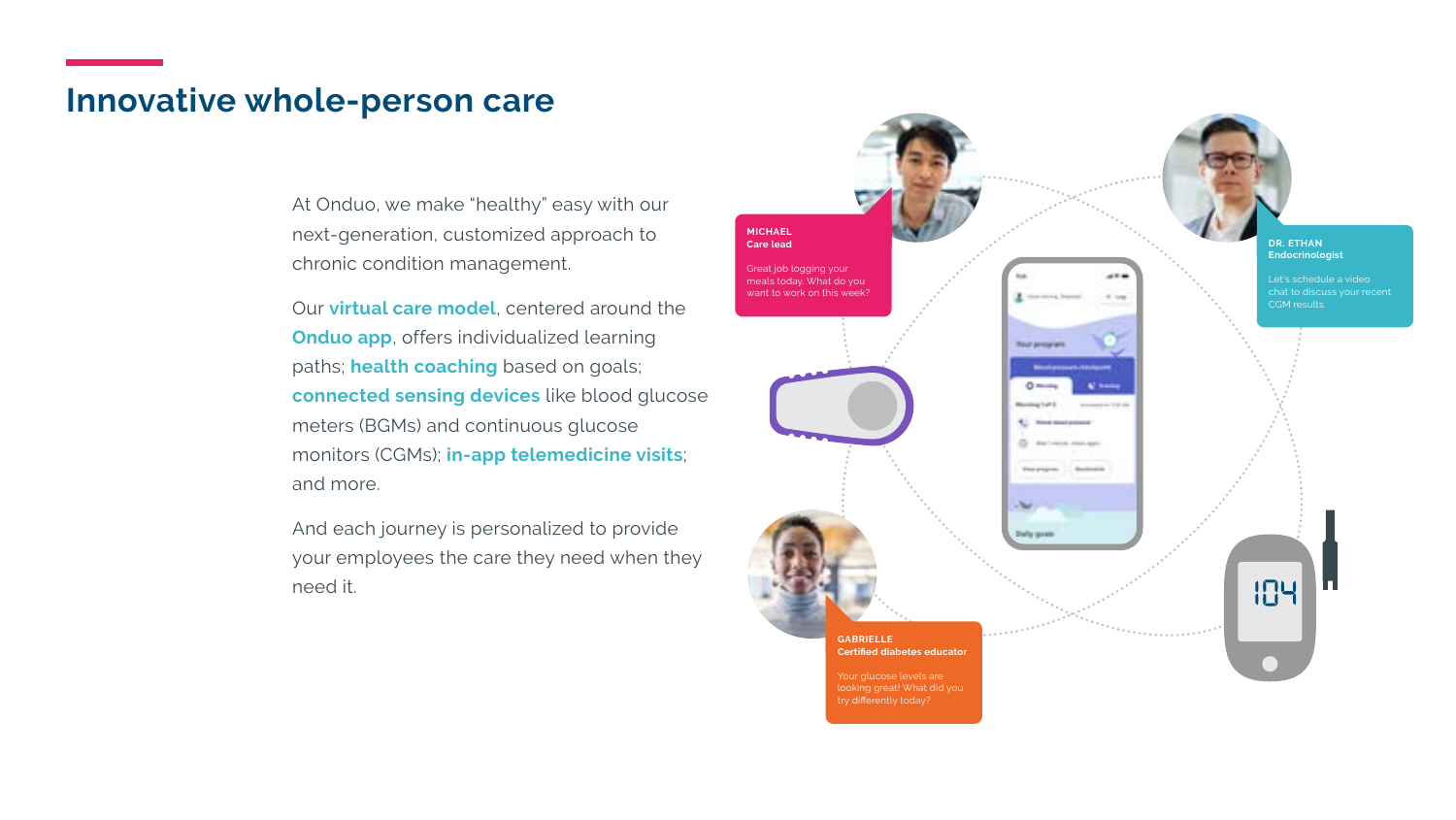#### **Unmatched outcomes**



Onduo's published results show that our virtual care model can deliver life-changing outcomes for people with type 2 diabetes and other chronic diseases. By achieving better blood glucose control, lowering blood pressure and cholesterol, and losing weight, our members can lower their risk of serious and costly diabetes complications.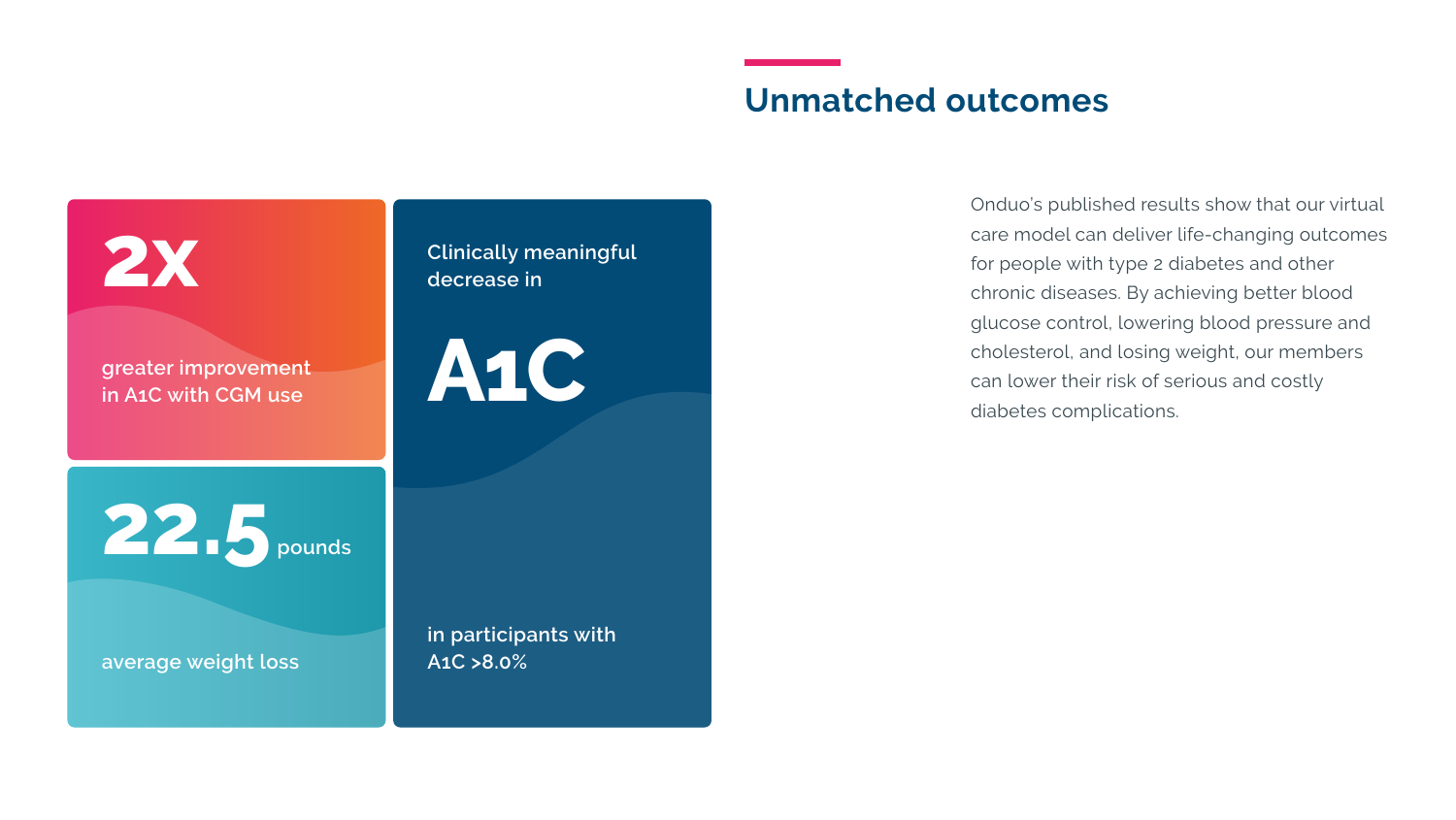#### **Even better results with CGM**

Onduo delivers a clinical meaningful decrease in A1C with participants at a baseline A1C>8.0%. In adding novel devices — in this case a continuous glucose monitor — we demonstrate a 2.4% reduction in A1C, and in looking at our highest risk group, participants with a baseline A1C>9.0, that reduction in A1C with Onduo and using a CGM is 3.3%, **which is unmatched in the industry**.

- Clinically meaningful decrease in A1c in participants with A1c >8.0%
- Two-fold greater improvement in A1c with CGM use
- Use of CGM in highest risk group (baseline HbA1C over 9.0%) resulted in the greatest average HbA1C drop (-3.3%)



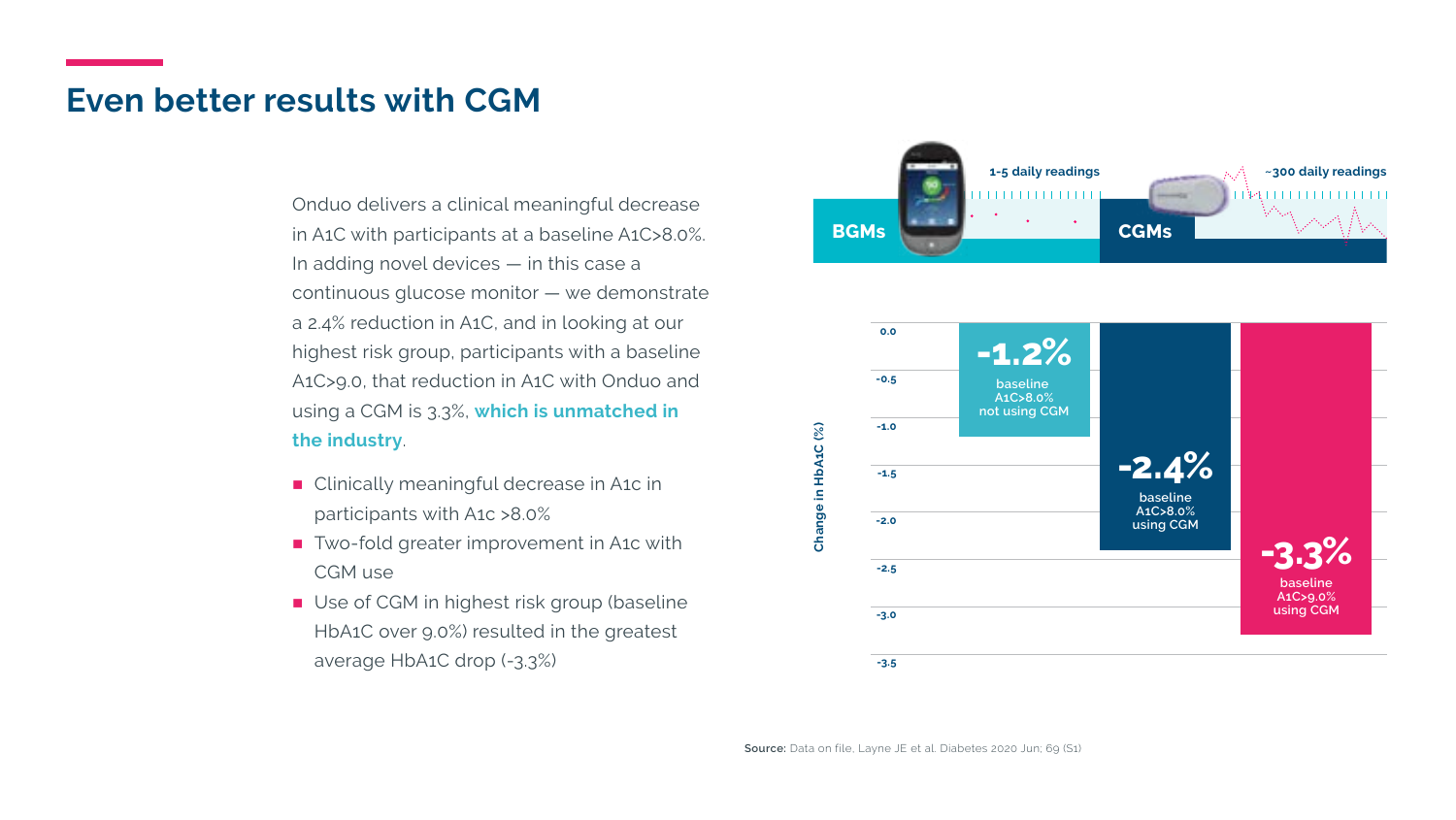#### **Meaningful change across multiple conditions**



**Source:** Majithia A et al. Glycemic Outcomes in Adults With Type 2 Diabetes Participating in a Continuous Glucose Monitor–Driven Virtual Diabetes Clinic: Prospective Trial. J Med Internet Res. 2020: 22(8):e21778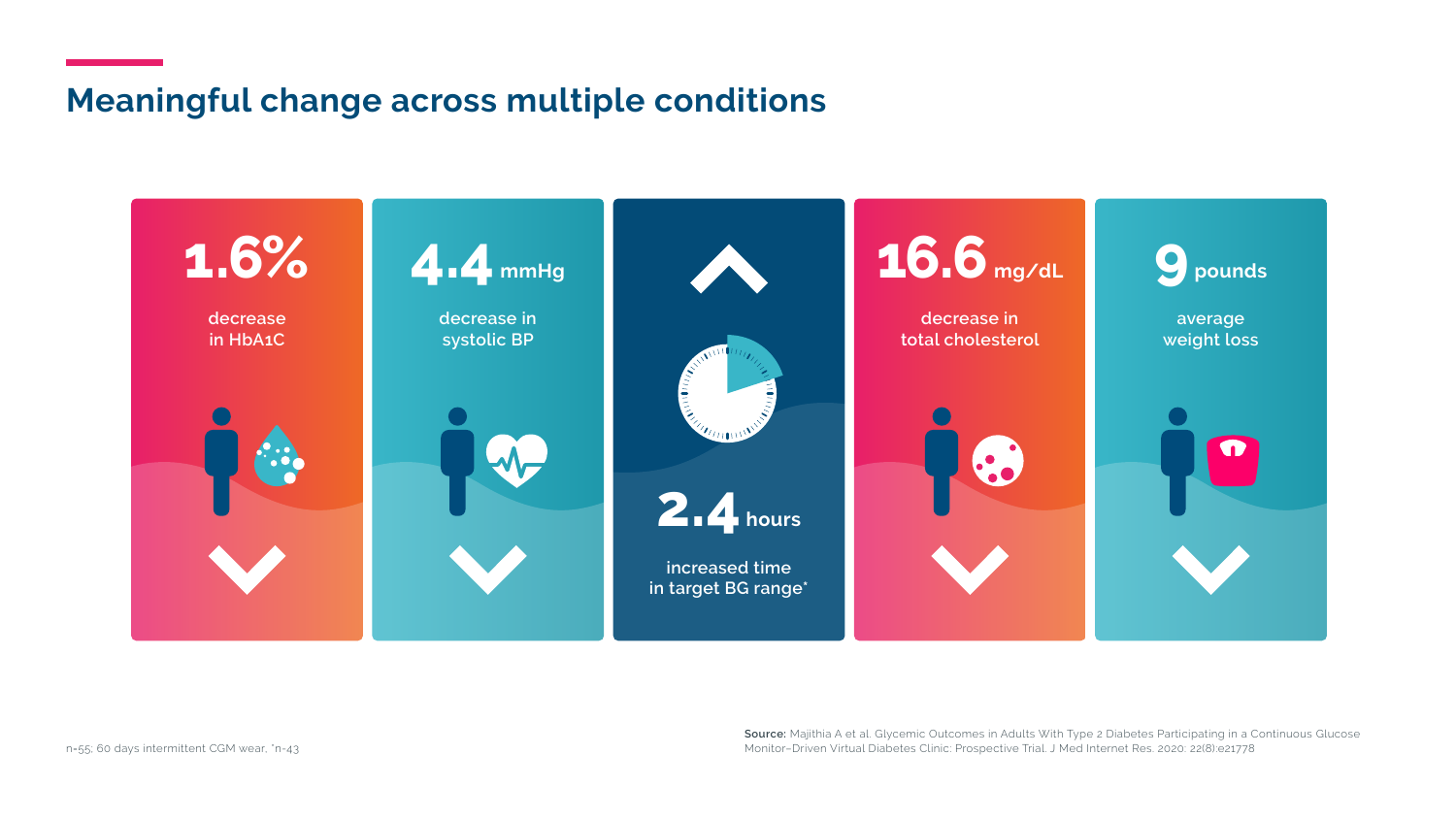#### **An experience to feel good about**

By working with each member to understand their goals — and stressors — Onduo delivers the right path to help each member make improvements. This contributes to members feeling good about how they're managing their condition and their overall emotional state.

**80% of members who completed our hypertension pilot reported feeling more**

**in control of their condition**

**0.0 0.5 1.0 1.5 2.0 2.5 3.0 3.5 4.0 Overall 3.0 2.5**\* **Regimen-related 3.8 2.9**\* **Emotional 3.4 3.0**\*

**Baseline Follow-up** 

n=228 \*p<0.001 Mean follow-up: 6.1 +/- 0.9 months

**Source:** Polansky, WH, et al. *Clinical Diabetes*, 2020 May; cd190105. https//doi.org/10.2337/cd19-0105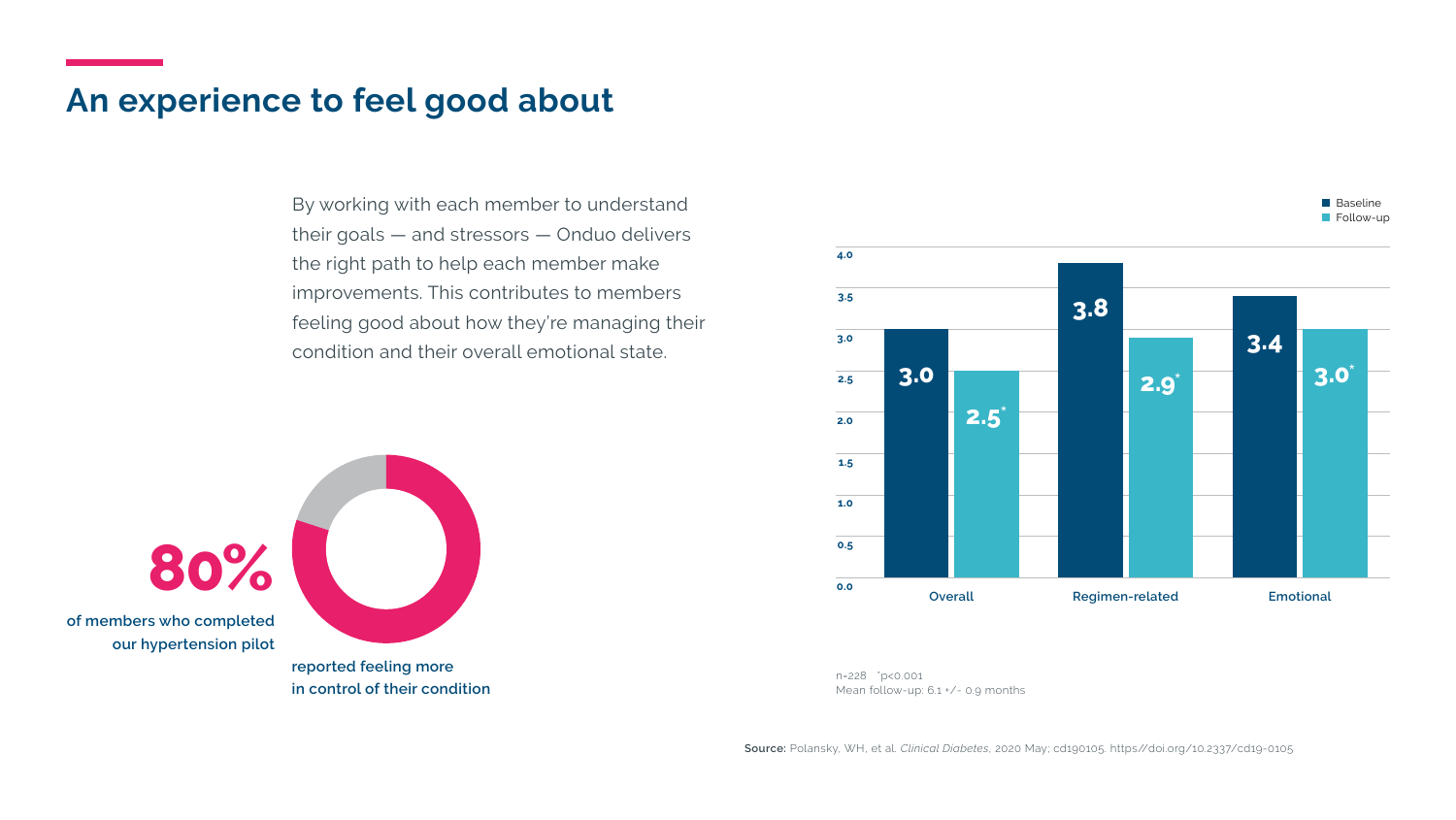#### **Demonstrable value and ROI**

#### **RETURN ON INVESTMENT**

# **2:1**

**100% fees at risk**

Unlike digital care solutions that can't show a clear return on investment (ROI), Onduo's impressive diabetes results demonstrate the difference we can make as we expand to a whole-health approach. And since our datadriven interventions are highly tailored, we can allocate resources appropriately and adjust the intensity of care management as needed, resulting in even more cost savings for your organization.